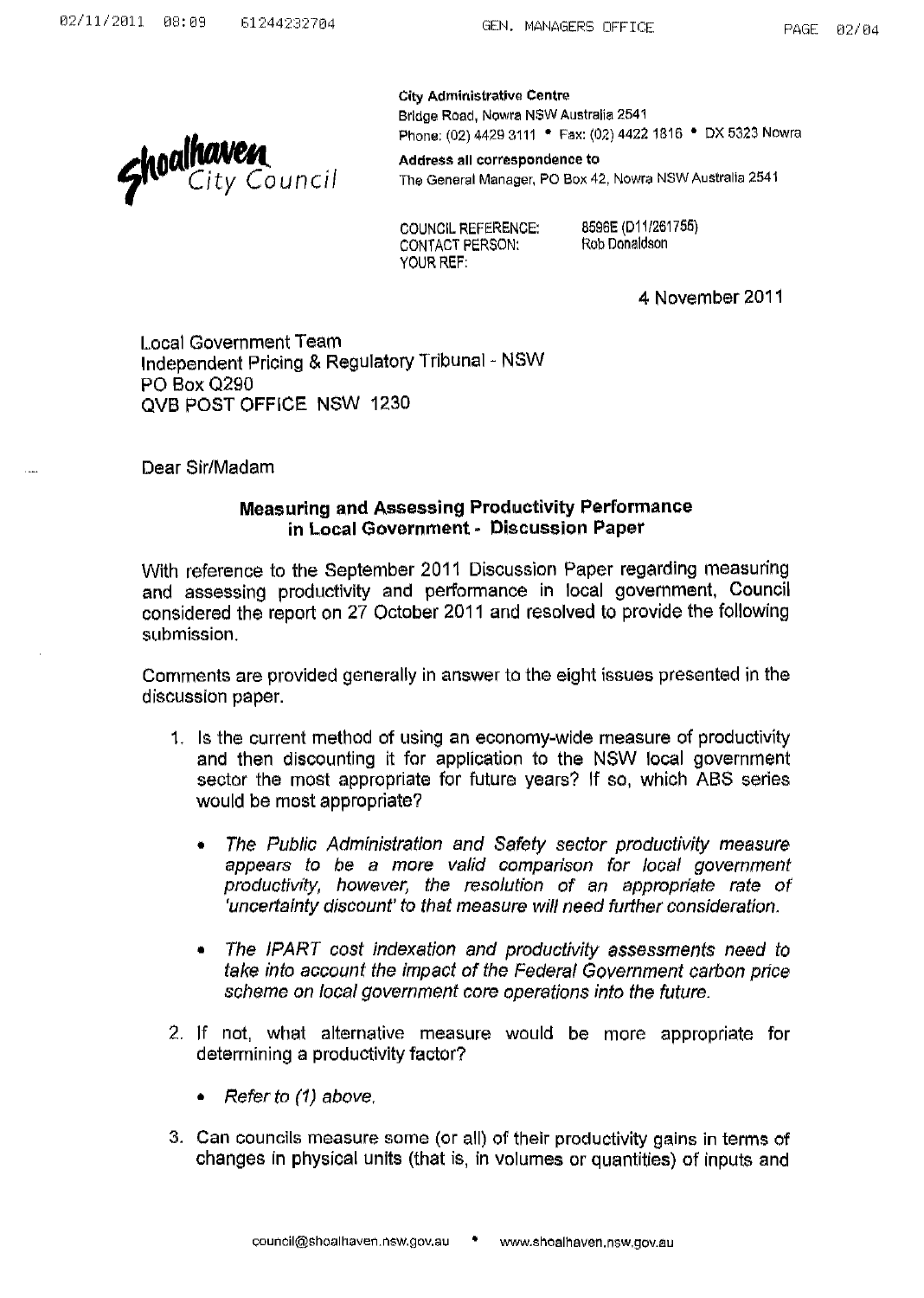changes **in** prices paid for inputs? If so, in what ways would these changes be expressed?

- Not only is service improvement more difficult to measure than other forms of production, but productivity increases in local govemment do not always result in direct financial savings to the operating budget. Often they convert to increased delivery of existing services or service level increases - while these fit within the conceptual model of 'improved output per unit of input', they do not create the capacity to operate with revenue that is discounted relative to benchmarked cost escalation.
- Medium-term consequences of consistent productivity factor reduction within the rate peg determination could include Councils embarking on more comprehensive service evaluations/reviews that may reduce service outputs (whether or not linked to processes of community engagement) rather than limiting adjustments to the reduction of input costs.
- Council generally tries to measure efficiency gains in 'dollars', however, these cannot always be translated to expenditure budget savings or reductions. We are not always able to measure 'service levels or outputs' well enough to record and track anticipated improvements where efficiencies are expected but not linked to direct financial savings.
- 4. Are productivity improvements able to be captured within council's Long Term Financial Plans? If so, please illustrate.
	- As context, for Shoalhaven City Council, the 2011/12 productivity factor of 0.2% equates to the loss of one to two FTE staff positions with on-costs on an on-going basis.
	- The discounting of the local government cost indexation determination will create significant pressure for continuous improvement over time, given that industrial Awards lock in the escalation of labour costs at rates higher than the core indexation rate, without any other change to an organisation;
	- The example in section 3.2 of 'rationalisation of assets' should be applied carefully, given that the simple sale of assets does not improve productivity in itself. However, the rationalisation of assets for improved service outcomes would improve productivity.
	- We only reflect productivity improvements in the LTFP where direct financial savings are confirmed. It may be feasible to reflect a broadly applicable productivity improvement (ie, savings) target in budgets and forward forecasts through the indexation setting on recurrent program activities.